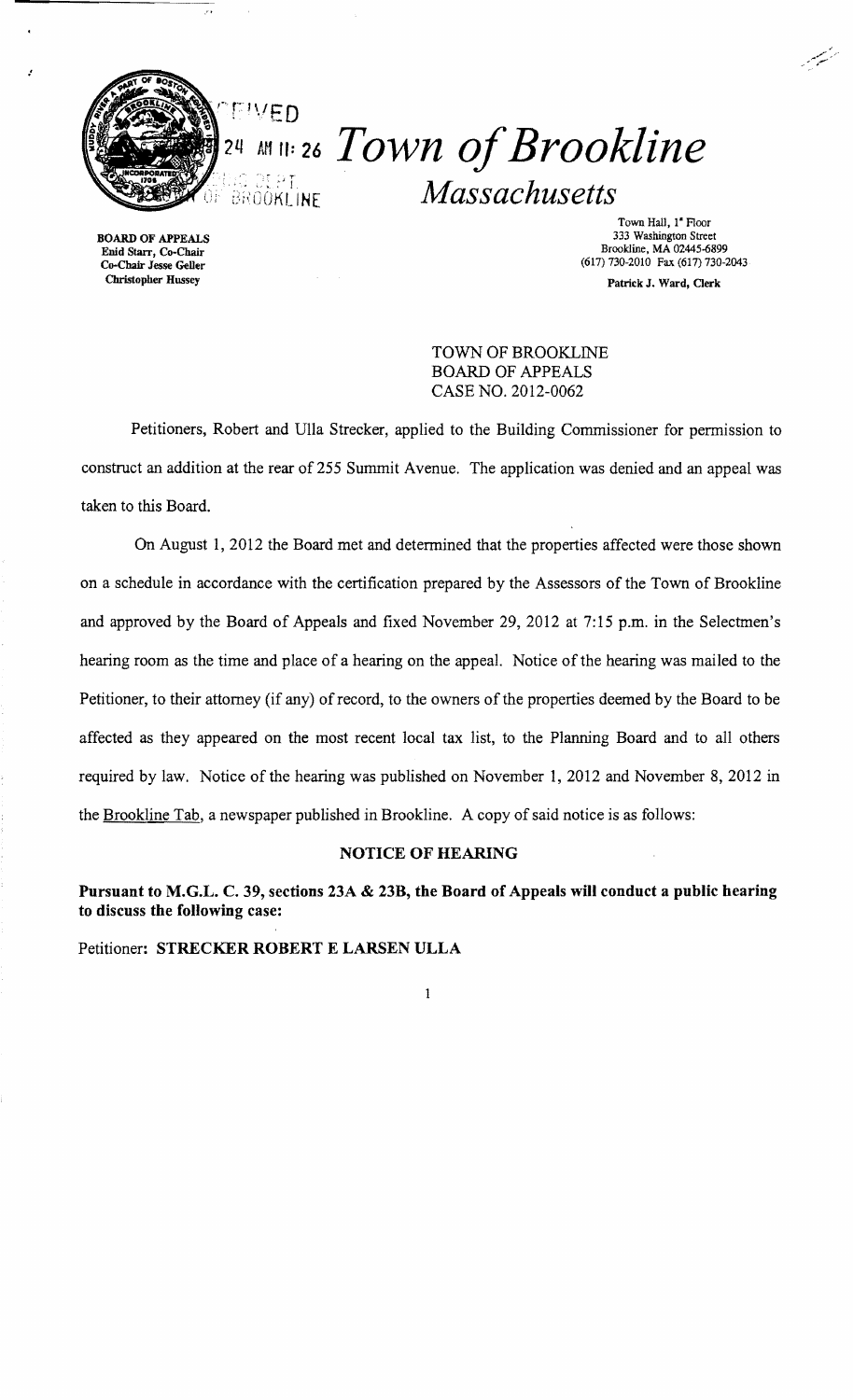## Owner: STRECKER ROBERT E LARSEN ULLA Location of Premises: 255 SUMMIT AVE Date of Hearing: November 29, 2012 Time of Hearing: 7:15 p.m. Place of Hearing: Selectmen's Hearing Room, 6th Floor

A public hearing will be held for a variance and/or special permit from:

- 1. 5.43; Exceptions to Yard and Setback Regulations
- 2. 5.70; Rear Yard Requirements
- 3. 8.02.2; Alteration or Extension

of the Zoning By-Law to construct a parking area Construct a 16 foot by 16 foot addition at the rear

Said premise located in a S-7 (Single-Family) Residential district.

*Hearings, once opened, may be continued by the Chair to a date and time certain. No further notice will be mailed to abutters or advertised in the TAB. Questions regarding whether a hearing has been continued, or the date and time of any hearing may be directed to the Zoning Administrator at 617-734-2134 or check meeting calendar* 

*at:http://calendars.town.brookline.ma.usIMasterTownCalandarl?FormID=158.* 

The Town of Brookline does not discriminate on the basis of disability in admission to, access to, or *operations ofits programs, services or activities. Individuals who need auxiliary aids for effective*  communication in programs and services of the Town of Brookline are invited to make their needs *known to the ADA Coordinator, Stephen Bressler, Town ofBrook/ine,* 11 *Pierce Street, Brookline, MA 02445. Telephone:* (617) *730-2330; TDD* (617) *730-2327.* 

#### Enid Starr Jesse Geller Christopher Hussey

At the time and place specified in the notice, this Board held a public hearing. Present at the hearing was Chairman, Jesse Geller, and Board Members Mark Zuroff and Jonathon Book. The case was presented by Gerry Lindsey of Lindsey and Associates, 707 Main Street Millis, MA.

Mr. Lindsey described the property is a two-story single family home that was constructed in 1950. The home is on a comer lot and has frontage on both Summit Avenue and Jenness Road. There is a recessed single car garage at the basement level of the house on the side of the property along Jenness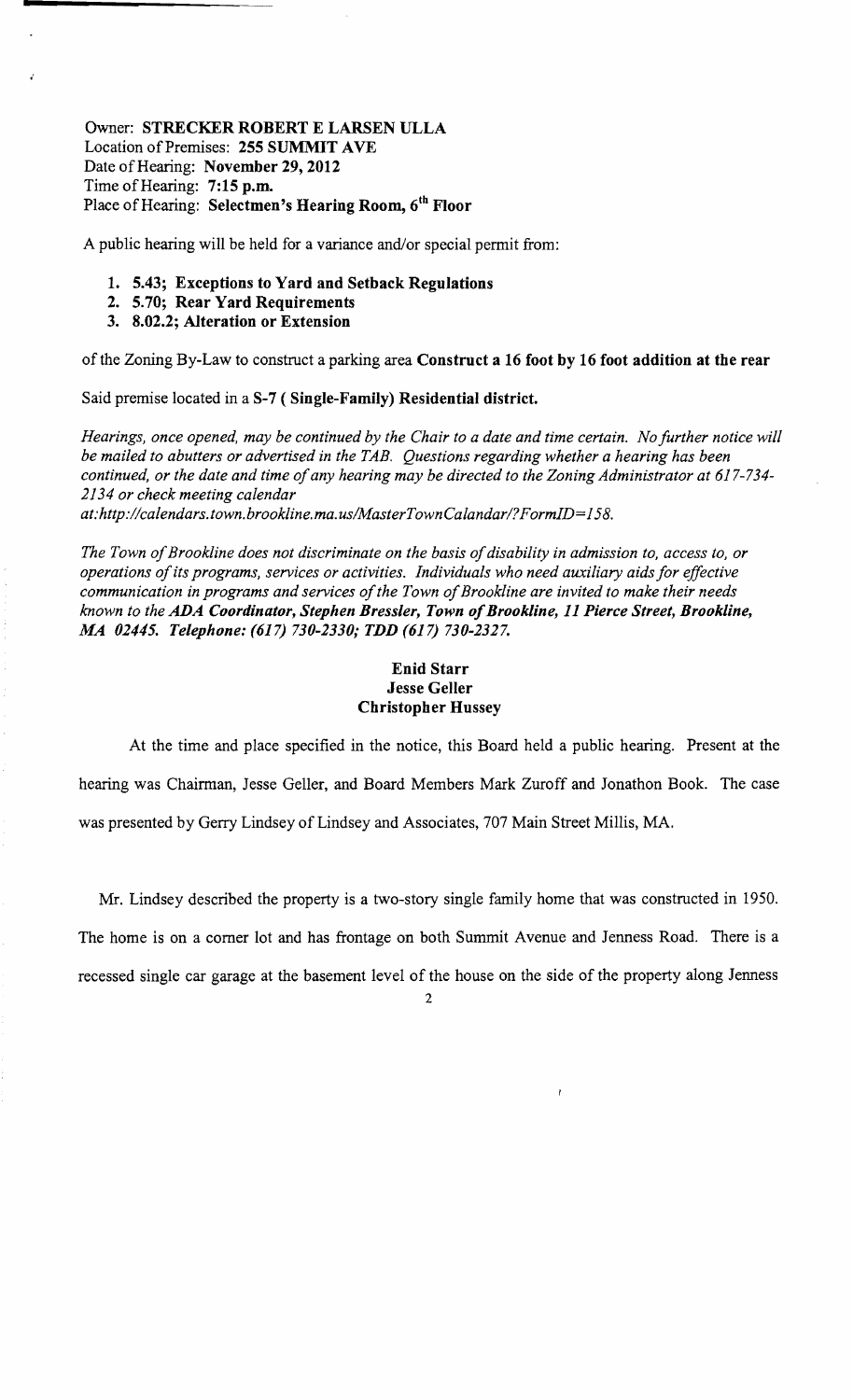Road. The garage is accessed by a 15' long driveway that is supported by retaining walls on both sides, one of which has recently been replaced and the other needs to be replaced. The surrounding uses are primarily single family homes and the lot is located very close to the town line.

Mr. Lindsey said the lot is a comer lot and according to the Zoning By-Law the rear lot line can be chosen by the petitioner. He said the petitioner wishes to use the lot line on the Summit Avenue side of the house as the rear yard. Mr. Lindsey felt that this was the best option because the encroachment into the required yard was least on that side. He said the proposal is to construct a 16 foot by 16 foot addition at the southeast side of the structure which would need rear yard relief. The petitioner submitted an updated plan for the project, which was entered into the record of the Hearing as Exhibit 1.

Board Member Book asked what the petitioner would propose for counterbalancing amenities under **Section 5.43** of the Zoning By-Law. Mr. Lindsey said the lot will be fully landscaped and a landscape plan will be presented to the Assistant Director of Regulatory Planning prior to filing for a building permit. Board Member Book also asked if the proposal had the support of the abutters. Robert Strecker, petitioner, said he had presented a copy of the drawings to the neighbors and he is not aware of any opposition.

The Chairman asked whether anyone in attendance wished to speak in favor of or against the proposal. No one spoke either in favor of or in opposition to the proposal.

Tim Richard, Planner for the Town of Brookline, delivered the findings of the Planning Board.

3

### **FINDINGS**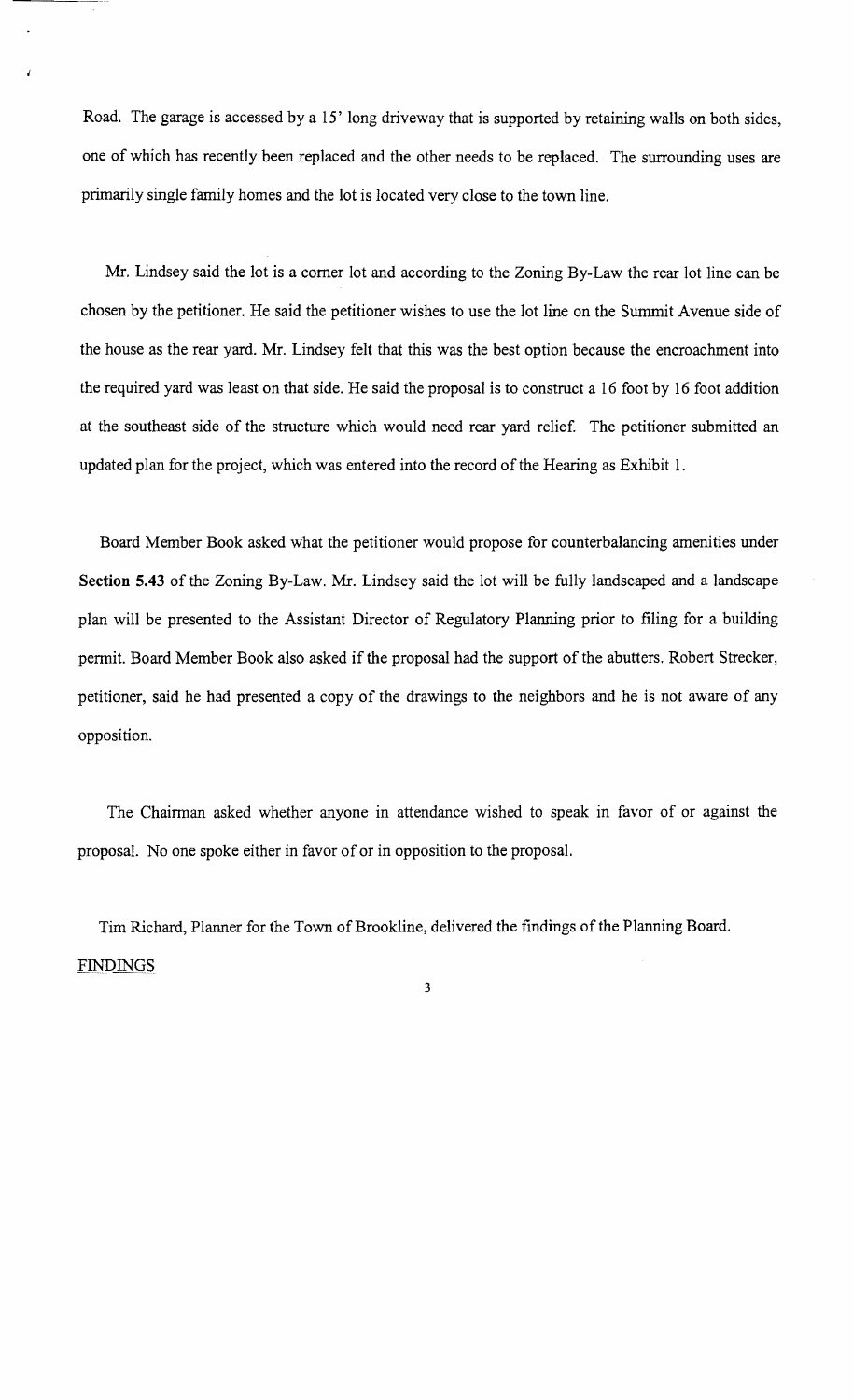## **Section 5.43** - Exceptions to Yard and Setback Regulation **Section 5.70 - Rear Yard Requirements**

| <b>Dimensional Requirements</b>                                                | Required/Allowed | <b>Existing</b> | <b>Proposed</b> | <b>Relief</b>   |
|--------------------------------------------------------------------------------|------------------|-----------------|-----------------|-----------------|
| <b>Rear Yard Setback</b>                                                       | 30'              | $30.2^{\circ}$  | 24'             | Special Permit* |
| * Under Section 5.43, the Board of Appeals may waive setback requirements if a |                  |                 |                 |                 |

counterbalancing amenity Is provided. The applicant Is proposing to provide new landscaping and climbing vines near the new retaining wall.

## **Section 8.02 - Alteration or Extension**

A special permit is required to alter a nonconforming structure or use.

Mr. Richard said the Planning Board is supportive of the proposal to construct an addition to the rear ofthe property. The addition is slightly larger than the existing porch and is not expected to impact the neighbors in the area. The Planning Board recommends that the applicant provide a counterbalancing amenity in the form of additional landscaping.

**Therefore, the Planning Board approves the plans by CSEC Design Services, dated 7116/2012, and the site plan by Lindsey & Associates, LLC, dated 7117/2012, subject to the following conditions:** 

- 1. Prior to issuance of a building permit, final elevations, indicating all exterior alterations and proposed materials, shall be submitted to the Assistant Director of Regulatory Planning for review and approval.
- 2. Prior to the issuance of a building permit, the applicant shall submit a final site plan and final landscaping plan, subject to the review and approval of the Assistant Director of Regulatory Planning.

4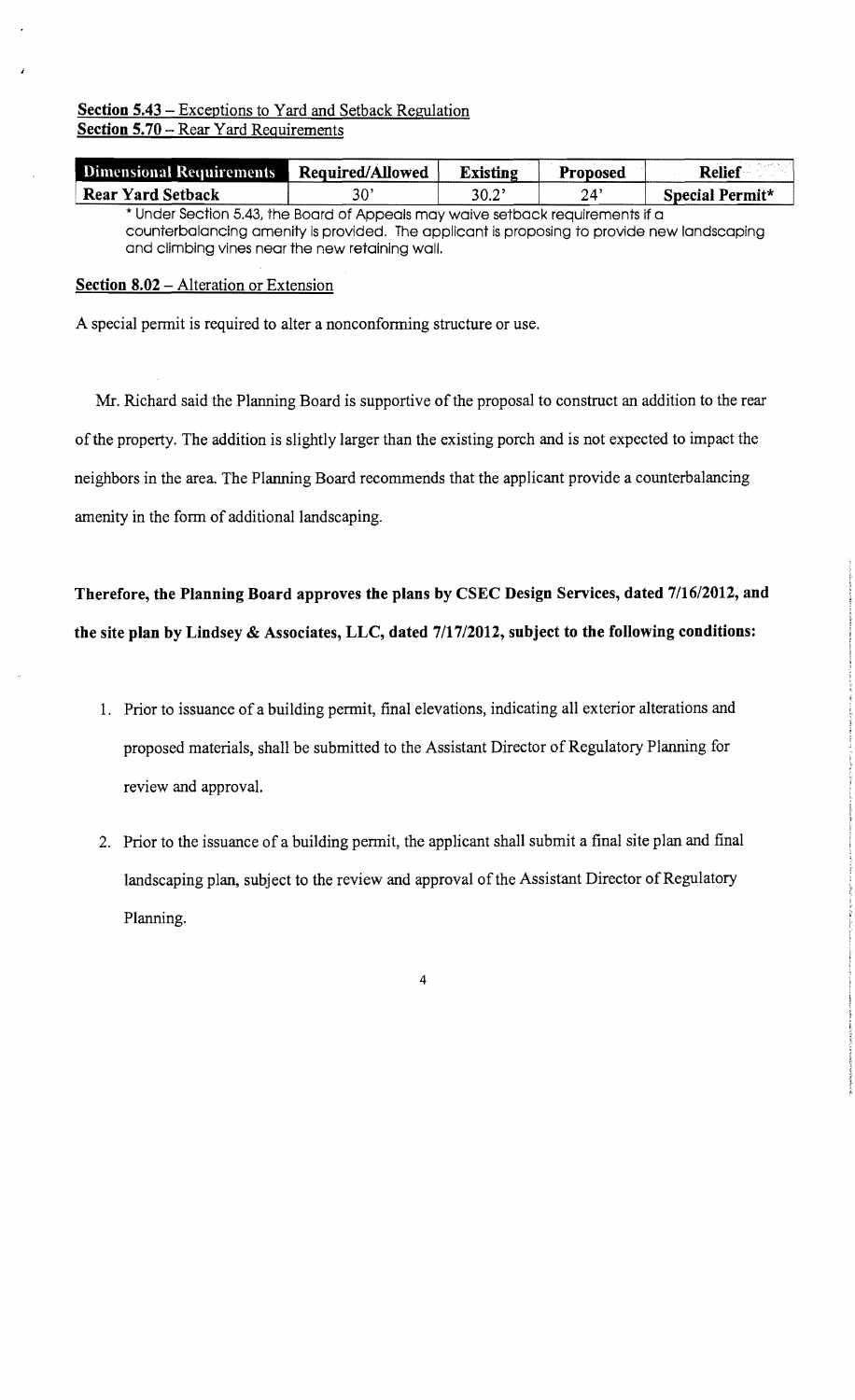3. Prior to issuance of a building permit, the applicant shall submit to the Building Commissioner for review and approval for conformance to the Board of Appeals decision: 1) a final site plan stamped and signed by a registered engineer or land surveyor; and 2) evidence that the Board of Appeals decision has been recorded at the Registry of Deeds.

Tim Richard, planner, delivered the comments for the Building Department. Mr. Richards said the Building Department has no objections to the requested relief. He said the relief is minimal and the addition is modest and if the Boards feels the proposal meets the requirement for the grant of a special pennit, the Building Department will work with the petitioner to ensure compliance with the code and any conditions.

The Board then determined, by unanimous vote that the requirements for special permits pursuant to **Sections 5.43; 5.70 and Section 8.02.2** of the Zoning By-Law were met. The Board made the following specific findings pursuant to **Section 9.05** of the Zoning By-Law:

- a. The specific site is an appropriate location for such a use, structure, or condition.
- b. The use as developed will not adversely affect the neighborhood.
- c. There will be no nuisance or serious hazard to vehicles or pedestrians.
- d. Adequate and appropriate facilities will be provided for the proper operation of the proposed use.

Accordingly, the Board voted unanimously to grant the requested relief subject to the following conditions:

1. Prior to issuance of a building permit, final elevations, indicating all exterior alterations and proposed materials, shall be submitted to the Assistant Director of Regulatory Planning for

<sup>5</sup>